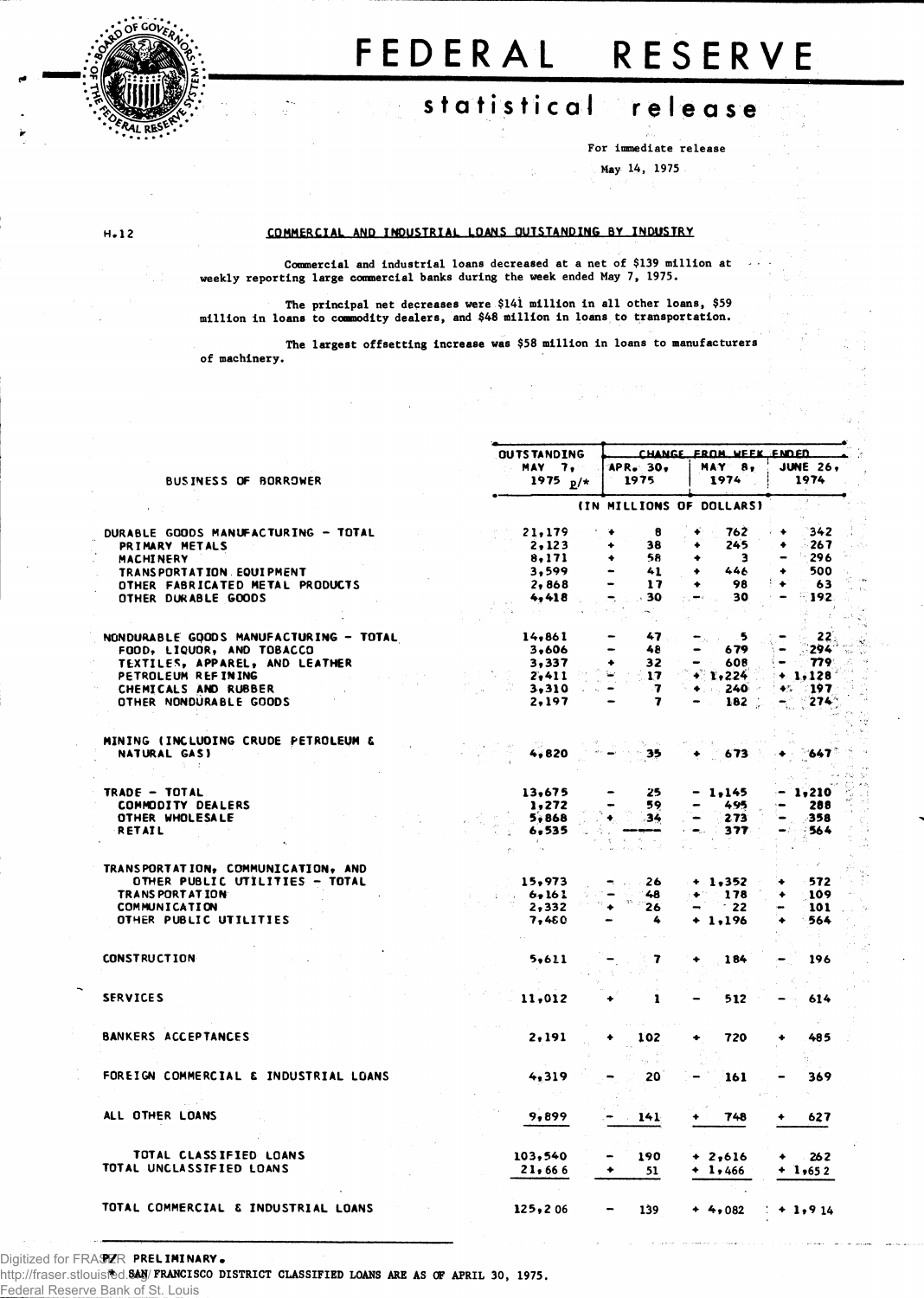### **H.12(A) COMMERCIAL AND INDUSTRIAL LOANS OUTSTANDING AT A SAMPLE OF WEEKLY REPORTING LARGE COMMERCIAL BANKS BY INDUSTRY AND FEDERAL RESERVE DISTRICT, WEEK ENDED MAY 7, 1975 IIN MILLIONS OF DOLLARS)**  $\sim 10^{11}$

**T** 

| <b>BUSINESS OF BORROWER</b>   | <b>ALL</b><br><b>DISTRICTS</b> | <b>BOSTON</b> | <b>NEW</b><br><b>YORK</b> | PHILA-<br><b>DELPHIA</b> | CLEVE-<br><b>LAND</b> | RICHMOND ATLANTA CHICAGO |                |        | ST <sub>•</sub><br>LOUIS | MINNE-<br><b>APPOLIS</b> | <b>KANSAS</b><br><b>CITY</b> | <b>DALLAS</b> | SAN P<br>FRANCISCO                       |  |
|-------------------------------|--------------------------------|---------------|---------------------------|--------------------------|-----------------------|--------------------------|----------------|--------|--------------------------|--------------------------|------------------------------|---------------|------------------------------------------|--|
| DUR. GOODS MFG.-TOTAL         | 21,179                         | 958           | 8,089                     | 892                      | 1,932                 | 475                      | 462            | 4,644  | 342                      | 239                      | 214                          | 481           | 2,451                                    |  |
| PRIMARY METALS                | 2,123                          | 50            | 969                       | 65                       | 297                   | 64                       | 38             | 392    | 58                       | 14                       | 4                            | 37            | 135                                      |  |
| <b>MACHINERY</b>              | 8,171                          | 420           | 3,387                     | 273                      | 673                   | 132                      | 83             | 1,889  | 96                       | 78                       | 54                           | 159           | 927                                      |  |
| TRANSPORTATION EQUIP.         | 3,599                          | 115           | 1,494                     | 132                      | 336                   | 46                       | 110            | 676    | 23                       | 9                        | 27                           | 49            | 582                                      |  |
| OTHER FAB. METAL PROD.        | 2,868                          | 121           | 851                       | 165                      | 303                   | 73                       | 83             | 778    | 70                       | 54                       | 72                           | 96            |                                          |  |
| OTHER DURABLE GOODS           | 4,418                          | 252           | 1,388                     | 257                      | 323                   | 160                      | 148            | 909    | 95                       | 84                       | 57.                          | 140           | 202<br>605                               |  |
| NONDUR. GOODS MFG.-TOTAL      | 14,861                         | 818           | 7,112                     | 638                      | 544                   | 547                      | 439            | 2,555  | 265                      | 183                      | 197                          | 393           |                                          |  |
| FOOD, LIQUOR, & TOBACCO       | 3,606                          | 135           | 1,477                     | 115                      | 96                    | 85                       | 89             | 85 1   | 79                       | 70                       | 61                           | 46            | 1,170                                    |  |
| TEX. APPAR., & LEATHER        | 3,337                          | 310           | 1,539                     | 217                      | 65                    | 306                      | 197            | 366    | 78                       | 28                       | $-11$                        | 37            | 502                                      |  |
| PETROLEUM REFINING            | 2,411                          | 64            | 1,281                     | 55                       | $71-$                 | 10                       | 31             | 504    | 18                       | 25                       | 67                           |               | 183                                      |  |
| <b>CHEMICALS &amp; RUBBER</b> | 3,310                          | 121           | 1,992                     | 79                       | 179                   | 64                       | 51             | 498    | 41                       | 14                       | 33 <sup>°</sup>              | 225           | 60                                       |  |
| OTHER NONDURABLE GOODS        | 2,197                          | 188           | 823                       | 172                      | 133                   | 82                       | 71             | 336    | 49                       | 56                       | 25                           | 34<br>51      | 214<br>211                               |  |
| MINING (INCL. CRUDE           |                                |               | 결혼 연락                     |                          |                       |                          |                |        |                          |                          |                              |               |                                          |  |
| PETROLEUM & NAT. GAS)         | 4,820                          | $-29$         | 2,219                     | 70                       | $-225$                | 15                       | 99             | 728    | 24                       | 20                       | 191.                         | 674           | 526                                      |  |
| TRADE-TOTAL                   | 13,675                         | 870           | 4,656                     | 688                      | 739                   | 832                      | 654            | 1,786  | 453                      | 233                      | 430                          | 469           | 1,865                                    |  |
| COMMODITY DEALERS             | 1,272                          | 68            | 664                       | 37                       | 5                     | 66                       | 25             | 58     | 74                       | 39                       | 42                           | 44            | 150                                      |  |
| OTHER WHOLESALE               | 5,868                          | 324           | 2,192                     | 242                      | 275                   | 355                      | 309            | 827    | 151                      | 69                       | 158                          | 216           | 750                                      |  |
| RETAIL                        | 6, 535                         | 478           | 1,800                     | 409                      | 459                   | 411                      | 320            | 901    | 228                      | $125$                    | 230                          | 209           | 965                                      |  |
| TRANSP., COMMUN., &           |                                |               |                           |                          |                       |                          |                |        |                          |                          |                              |               |                                          |  |
| OTHER PUB. UTILITIES          | 15,973                         | 573           | 8,757                     | 593                      | 800                   | 402                      | 426            | 2,359  | 281                      | 107                      | 146                          | 344           |                                          |  |
| <b>TRANSPORTATION</b>         | 6,161                          | 238           | 2,835                     | 231                      | 233                   | 179                      | 268            | 992    | 207                      | 67                       | 80                           | 155           | 1,185                                    |  |
| <b>COMMUNICATION</b>          | 2,332                          | 140           | 891                       | 135                      | 158                   | 153                      | 42             | 397    | 39                       | 17                       | 32                           | 67            | 676                                      |  |
| OTHER PUBLIC UTILITIES        | 7,480                          | 195           | 5,031                     | 227                      | 409                   | 70                       | 116            | 970    | 35                       | 23                       | 34                           | 122           | 261<br>248                               |  |
| <b>CONSTRUCTION</b>           | 5,611                          | 123           | 1,393                     | 213                      | 388                   | 529                      | 378            | 960    | 127                      | 141                      | 100                          | 540           | 719                                      |  |
| <b>SERVICES</b>               | 11,012                         | 629           | 3,387                     | 1,134                    | 559                   | 442                      | 542            | 1,303  | 317                      | 246                      | 279                          | 653           | 1,521                                    |  |
| BANKERS ACCEPTANCES           | 2,191                          | 30            | 1,005                     | 100                      | 40                    | 87                       | 19             | 274    | 9                        | $-$                      | 10                           | 58            | 559                                      |  |
| FOR. COML. & IND. LOANS       | 4,319                          | 159           | 2.075                     | 95                       | 261                   | 83                       | 61             | 580    | 94                       | 13                       | 8                            | 177           | 713                                      |  |
| ALL OTHER LOANS               | 9,899                          | 124           | 3,407                     | 39                       | 666                   | 470                      | 283            | 1,331  | 206                      | 83                       | 67                           | 434           | 2,789                                    |  |
| TOTAL CLASS. LOANS            | 103,540                        | 4,313         | 42,100                    | 4,462                    | 6,154                 | 3,882                    | 3,363          | 16,520 | 2,118                    | 1,265                    | 1,642                        |               |                                          |  |
| TOTAL UNCLASS. LOANS          | 21,666                         | 711           | 2,235                     | 597                      | 1,172                 | 1,111                    | 994            | 2,401  | 379                      | 60                       | 507                          | 879           | $4,223 \cdot 13,498$<br>10, $62^\circ$ 0 |  |
| TOTAL COML. & IND. LOANS      | 125,206                        | 5,024         | 44,335                    | 5,059                    | 7,326                 | 4,993                    | $4,357$ 18,921 |        | 2,497                    | 1,325                    | 2,149                        |               | $5,102$ 24, 118                          |  |
|                               |                                |               |                           |                          |                       |                          |                |        |                          |                          |                              |               |                                          |  |

# **P/ PRELIMINARY. FINAL TOTAL WILL APPEAR IN THE F . R, BULLETIN,**

**SAN FRANCISCO DISTRICT FINAL FIGURES APPEAR IN A RELEASE OF THAT RESERVE BANK.**

**\* CLASSIFIED LOANS ARE AS OF APRIL 30, 1975.**

 $\mathbf{A}$  and  $\mathbf{A}$  $\mathbf{r}$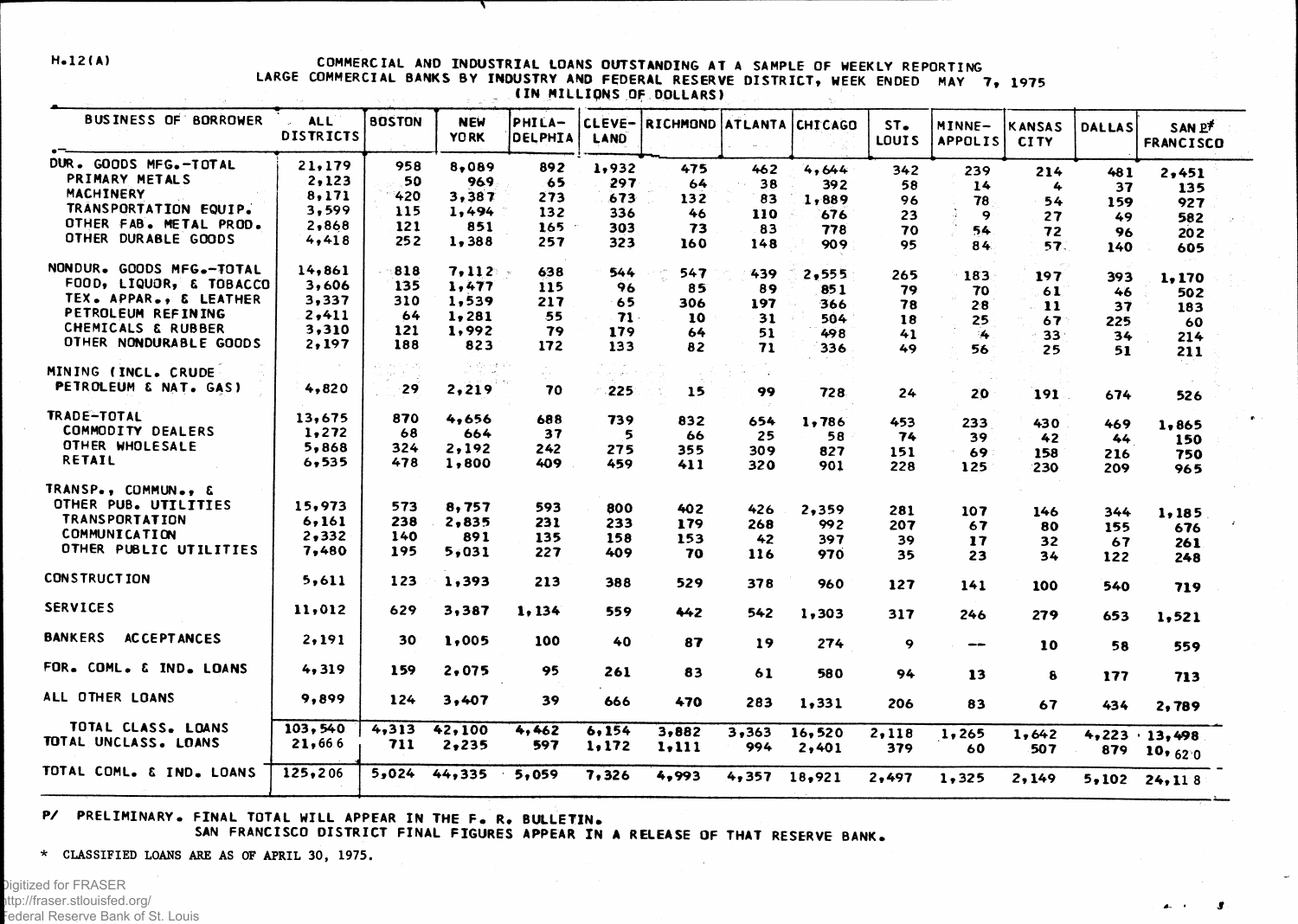# **8.12(B) COMMERCIAL AND INDUSTRIAL TERM LOANS OUTSTANDING BY INDUSTRY**

**Total Commercial and Industrial term loans were \$48,583 million as of April 30, 1975. This was an increase of \$5,079 million over the comparable data a year ago and an increase of \$465 million from the last Wednesday in March.**

**The principal net changes were \$231 million in loans to manufacturers of machinery, \$134 million in loans for petroleum refining and \$128 million in all other loans.**

**The total of all business term loans on April 30 represents 47 percent of business outstanding at large commercial banks in the series.**

|                                        | PERCENT OF        | <b>TERM LOANS</b> |                          | CHANGE FROM MONTH ENDED |                 |  |  |  |  |
|----------------------------------------|-------------------|-------------------|--------------------------|-------------------------|-----------------|--|--|--|--|
|                                        | TOTAL BUSI-       | APR. 30,          | <b>MAR. 26.</b>          | APR. 24,                | <b>JUNE 26.</b> |  |  |  |  |
| <b>BUSINESS OF BORROWER</b>            | <b>NESS LOANS</b> | $-1975$           | 1975                     | 1974                    | $-1974$         |  |  |  |  |
|                                        | (3)               | ٠                 | (IN MILLIONS OF DOLLARS) |                         |                 |  |  |  |  |
| DURABLE GOODS MANUFACTURING - TOTAL    | 51                | 10,820            | 230<br>۰                 | $+ 2.196$               | $+ 1,891$       |  |  |  |  |
| PRIMARY METALS                         | 63                | 1,323             | 39<br>۰                  | 242<br>۰                | 220             |  |  |  |  |
| MACHINERY                              | 53                | 4,302             | 231                      | 1.145                   | 1,004           |  |  |  |  |
| <b>TRANSPORTATION EQUIPMENT</b>        | 47                | 1,705             | 33                       | 272                     | 285<br>۰        |  |  |  |  |
| OTHER FABRICATED METAL PRODUCTS        | 44                | 1,280             | 32                       | 347                     | 327<br>۰        |  |  |  |  |
| OTHER DURABLE GOODS                    | 50                | $2,210$ .         | 41                       | 190                     | 55              |  |  |  |  |
| NONDURABLE GOODS MANUFACTURING - TOTAL | 48                | 7,219             | 41                       | 751<br>۰                | 630<br>۰        |  |  |  |  |
| FOOD, LIQUOR, AND TOBACCO              | 43                | 1,571             | 10<br>٠                  | 42                      | 4               |  |  |  |  |
| TEXTILES, APPAREL, AND LEATHER         | 33                | 1,091             | 67.                      | 55                      | 36              |  |  |  |  |
| PETROLEUM REFINING                     | 67                | 1,617             | 134<br>۰                 | 683                     | 654<br>۰        |  |  |  |  |
| CHEMICALS AND RUBBER                   | 55                | 1.814             | 32<br>-                  | 120                     | 73              |  |  |  |  |
| OTHER NONDURABLE GOODS                 | 51                | 1,126             | 4                        | 39                      | 65              |  |  |  |  |
| MINING (INCLUDING CRUDE PETROLEUM &    |                   |                   |                          |                         |                 |  |  |  |  |
| <b>NATURAL GAS)</b>                    | 75                | 3,636             | 99                       | 356                     | 510             |  |  |  |  |
|                                        |                   |                   |                          |                         |                 |  |  |  |  |
| TRADE - TOTAL                          | 28                | 3,821             | 62                       | 202                     | 155             |  |  |  |  |
| <b>COMMODITY DEALERS</b>               | 11                | 142               | 8                        | $\mathbf{z}$            | -1              |  |  |  |  |
| OTHER WHOLESALE                        | 25                | 1,487             | 37                       | 154                     | 83              |  |  |  |  |
| RETAIL                                 | 34                | 2,192             | 91                       | 354                     | 239             |  |  |  |  |
| TRANSPORTATION, COMMUNICATION, AND     |                   |                   |                          |                         |                 |  |  |  |  |
| OTHER PUBLIC UTILITIES - TOTAL         | 60                | 9,657             | 36                       | $+ 1,027$               | 717             |  |  |  |  |
| <b>TRANSPORTATION</b>                  | 72                | 4,492             | 32                       | 69                      | 58              |  |  |  |  |
| <b>COMMUNICATION</b>                   | 50                | 1,148             | 13<br>۰                  | 133                     | 81<br>٠         |  |  |  |  |
| OTHER PUBLIC UTILITIES                 | 54                | 4,017             | 17                       | 825                     | 578             |  |  |  |  |
| <b>CONSTRUCTION</b>                    | 40                | 2,272             | 75                       | 333                     | 111             |  |  |  |  |
|                                        |                   |                   |                          |                         |                 |  |  |  |  |
| <b>SERVICES</b>                        | 49                | 5,352             | 78                       | 101                     | 51<br>۰         |  |  |  |  |
| FOREIGN COMMERCIAL & INDUSTRIAL LOANS  | 60                | 2,596             | 68<br>٠                  | 227                     | 48              |  |  |  |  |
| ALL OTHER LOANS                        | 32                | 3,210             | 128                      | 290                     | 208             |  |  |  |  |
|                                        |                   |                   |                          |                         |                 |  |  |  |  |
| TOTAL TERM LOANS OUTSTANDING           | 47                | 48,583            | 465                      | $+ 5,079$               | $+4,011$        |  |  |  |  |

Digitized for FRASER http://fraser.stlouisfed.org/

Federal Reserve Bank of St. Louis